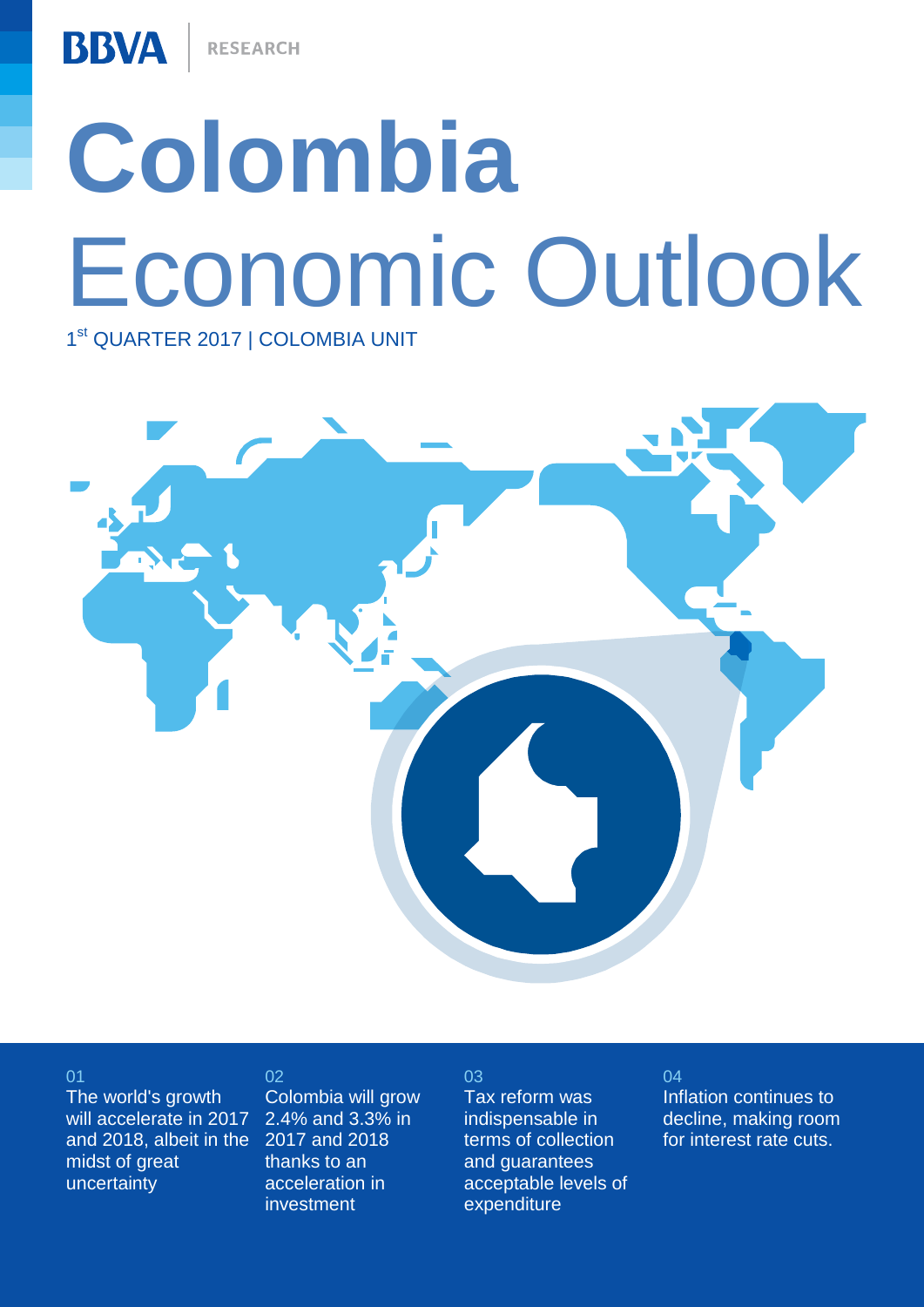

# **Contents**

| 1. Editorial                                                                |     |
|-----------------------------------------------------------------------------|-----|
| 2. Global outlook: more growth, greater uncertainty and long-<br>term risks |     |
| 3. Economic acceleration to depend on investment                            |     |
| 4. Tables                                                                   | 16. |

Closing date: 8 February 2017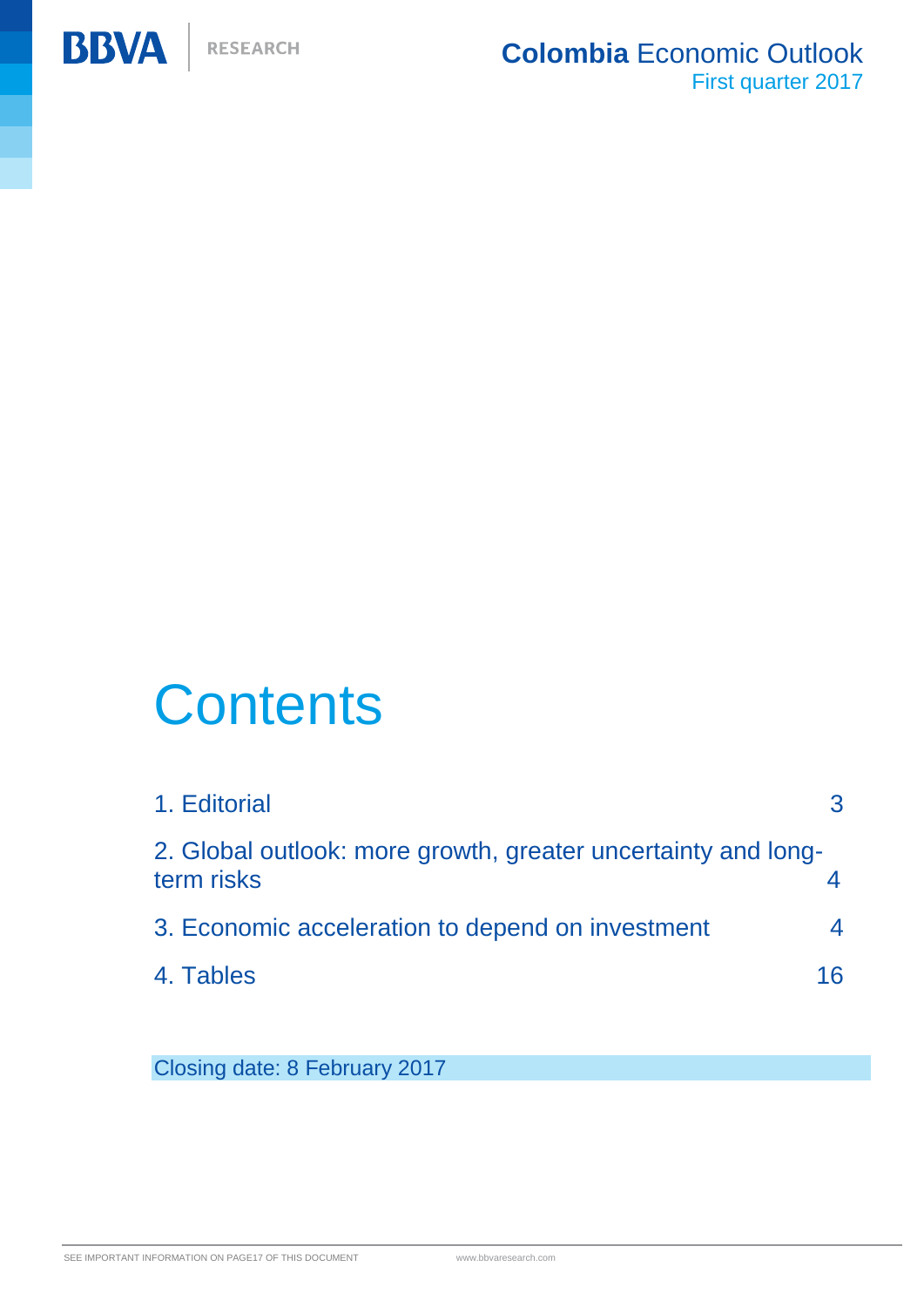## <span id="page-2-0"></span>1. Editorial

**BBVA** 

Despite the peaceful markets and the acceleration of world growth that is anticipated by several indicators such as industrial production and the increased optimism, 2017 has started amid great uncertainty. The big question revolves around the economic policy of the new US administration, still to be defined, that could have consequences on world activity and on the direction of capital flows. Despite this unease, our forecasts suggest that world growth will accelerate from 3% in 2016 to 3.2% in 2017 and 3.3% in 2018.

The Colombian economy, for its part, has managed to deal with the uncertainties weighing it down. On the external front, the current account deficit has closed rapidly. In 2017 and 2018 we expect that it will be at 3.8% and 3.4% of GDP, close to the levels we consider sustainable. On the fiscal front, the tax reform succeeded in replacing part of the taxes that were lost due to falling oil prices, thus avoiding strong adjustments in spending and a possible reduction in the credit rating. The peace process, which hung in the balance after the referendum, managed to move forward thanks to the incorporation of the adjustments proposed by those leading the 'No' vote and is currently in the process of implementation.

Part of this uncertainty affected consumption and investment, variables that continued to slow down in the second half of last year. Although there has been an upturn in consumer confidence and in that of industrialists, levels remain low. Consumer spending will accelerate slowly in 2017 thanks to the reduction in interest rates and the gradual improvement that we anticipate in consumer confidence. However, its progress will be limited, due to the VAT increase. In total, we believe that consumption will grow at the pace of the economy as a whole, which will grow at rates of 2.4% and 3.3% in 2017 and 2018.

The driving force behind growth over the next few years will be investment. Tax reform incentives, exchange rate revaluation, lower interest rates and high use of installed capacity all point to a rebound in private investment. In addition, works of investment will be accelerated thanks to the start of the 4G projects and greater local and regional government implementation. Total investment will go from growth of -1.7% in 2016 to 4.3% and 6.1% in 2017 and 2018.

The slight revaluation in the exchange rate that we expect for this year, together with the greater agricultural supply and its positive impact on the price of the food, will help inflation continue on its downward trend. We believe that inflation will end 2017 and 2018 at a rate of 4.1% and 3.6%, respectively. Thanks to this decline, the Banco de la República will take its intervention rate to 6% at the end of this year and to 4.75% in 2018, once it is sure that inflation expectations are closer to 3%.

There are risks that can affect these forecasts. The corruption cases that came to light in connection with 4G infrastructure works could delay the investment advances we expected for the next few years. Likewise, a sudden increase in external interest rates because of the US government's fiscal policies could affect the flow of capital, devaluing the peso and thus reducing the space for the Banco de la República to reduce its rates.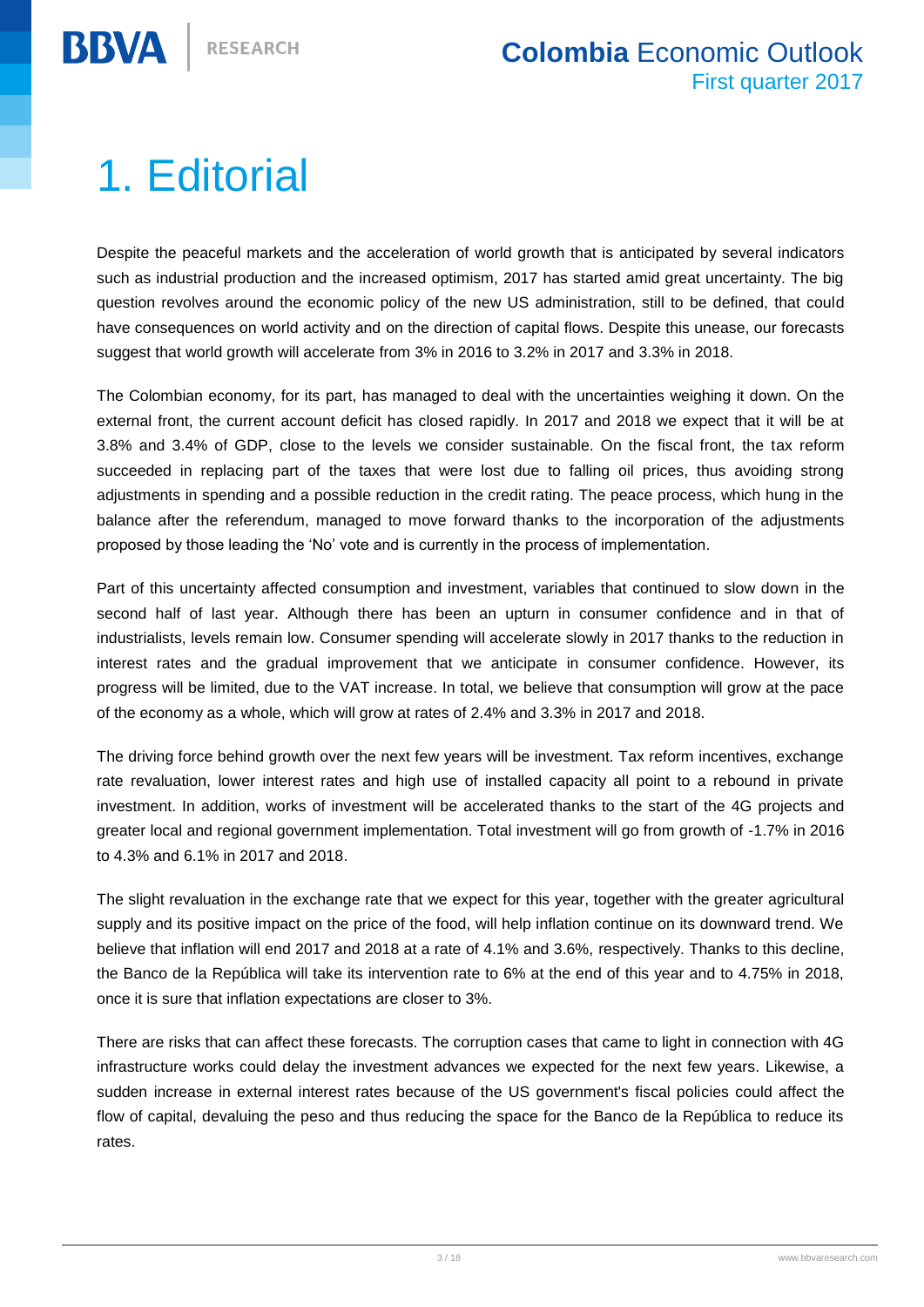# Global outlook: more growth, greater uncertainty and long-term risks

#### Global environment: more growth, higher uncertainty and long-term risks

The global environment improved in the last months of 2016 and is continuing to do so in early 2017. World growth accelerated in the last quarter of 2016, confidence indicators have improved clearly in all areas, and the industrial sector indicators are growing along with an incipient improvement in global trade.

Despite this acceleration, the outlook for 2017 and 2018 is fraught with uncertainties. The main one is associated with the economic policy of the new US administration, which is still largely undefined. Fiscal stimulus measures have been announced, as has deregulation in various sectors; this was welcomed by markets in the developed economies but not in those of emerging economies, which saw capital flight and currency depreciation, reflected in an increase in financial stresses at the end of 2016 (Figure 2.1). However, announcements of protectionist measures may seriously harm international trade in the medium and long term and affect confidence sooner than that, especially outside the US. Also, the lingering uncertainties about US economic policies seem to have been tempering the markets' optimism since the beginning of the year.



2.6 1.6  $2.3 - 2.4$ 6.9 6.7 6 5.2  $\overline{0}$ 1  $\overline{2}$  $\overline{2}$ 4 5 6 7 8 2015 2016 2017 2018 2015 2016 2017 2018 EEUU China  $f$ eb-17  $\bullet$  dic-16

Source: Bloomberg and BBVA Research Source: Bloomberg and BBVA Research

The magnitude of the inflationary pressures is another unknown at global level. Commodity prices, and particularly oil prices, have recovered more than expected in recent months, following the OPEC agreement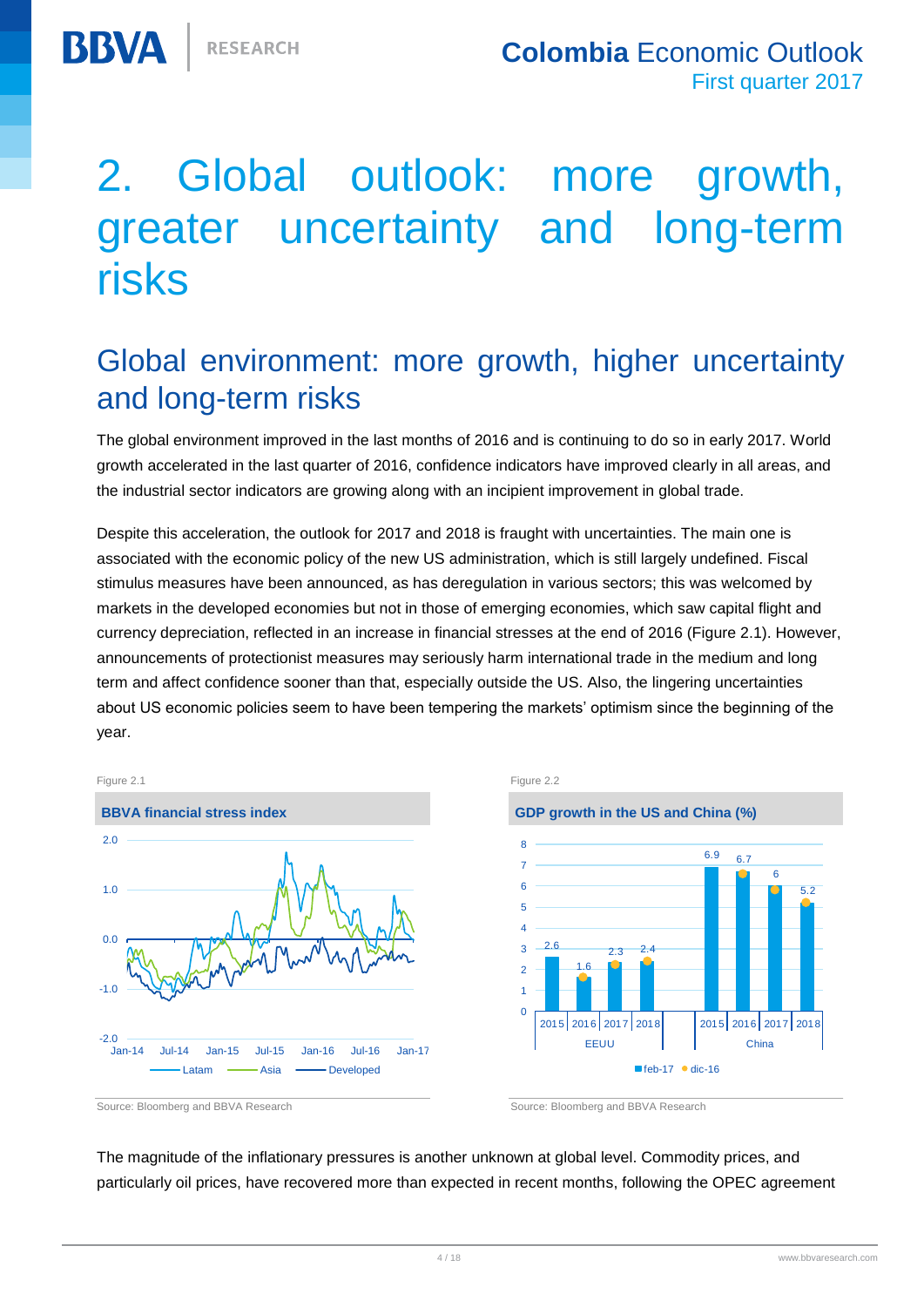

and the improvement in activity. If to this we add the size of the balances accumulated by developed countries' central banks in recent years due to quantitative easing programmes and the prospects of fiscal stimulus, the result is that the risks of deflation of just a few quarters ago have been replaced by inflationary pressures in the developed economies, generating a number of questions about the reaction of their respective monetary policies.

In principle, the Federal Reserve is maintaining a cautious stance and continues to aim for a relatively slow normalisation of interest rates. Our forecast is for two rate hikes this year and two more in 2018. We expect the ECB for its part to begin the process of tapering QE in early 2018 and to decide on the first interest rate hike at the end of that year.

#### World growth will increase from 3% in 2016 to 3.2% in 2017 and 3.3% in 2018

Overall, our growth projections for 2017 for the major economies have not been substantially revised, although they are subject to greater uncertainty than usual. The base effect of higher growth in late 2016 and its inertia effect, together with the expected fiscal stimulus in the US, have led us to revise our forecasts for the US and Europe very slightly upwards, and for China a little more, while revising forecasts for Latin American countries downwards, mainly due to idiosyncratic factors. In particular, in the US we anticipate growth of 2.3% and 2.4% in 2017 and 2018 (Figure 2.2). In China, we are expecting growth of 6% in 2017, falling to 5.2% in 2018, given the vulnerabilities faced by the economy and an economic policy more oriented towards ensuring financial stability than maintaining growth. In this way, global economic growth should increase slightly, from 3% in 2016 to 3.2% in 2017 and 3.3% in 2018.

The risks are mainly on the downside and are dominated by the aforementioned uncertainty linked to protectionism in the US, a less welcoming attitude towards immigration and the danger that fiscal stimulus policies will have no effect on growth and will generate inflation, or that the deregulation announced in various sectors will not be managed properly. To this is added the possible reaction of other countries or regions to these protectionist moves. An unexpected rise in inflation could lead to the tightening of monetary policy by the main central banks, with global consequences. In the long term, the risk of imbalances building up in China, together with the lack of structural reforms in state-owned enterprises, may have an impact on the country's capital flows and currency and lead to an abrupt slowdown. In Europe, the political risk is high, in a year with a full electoral calendar. And in general, geopolitical risks remain high.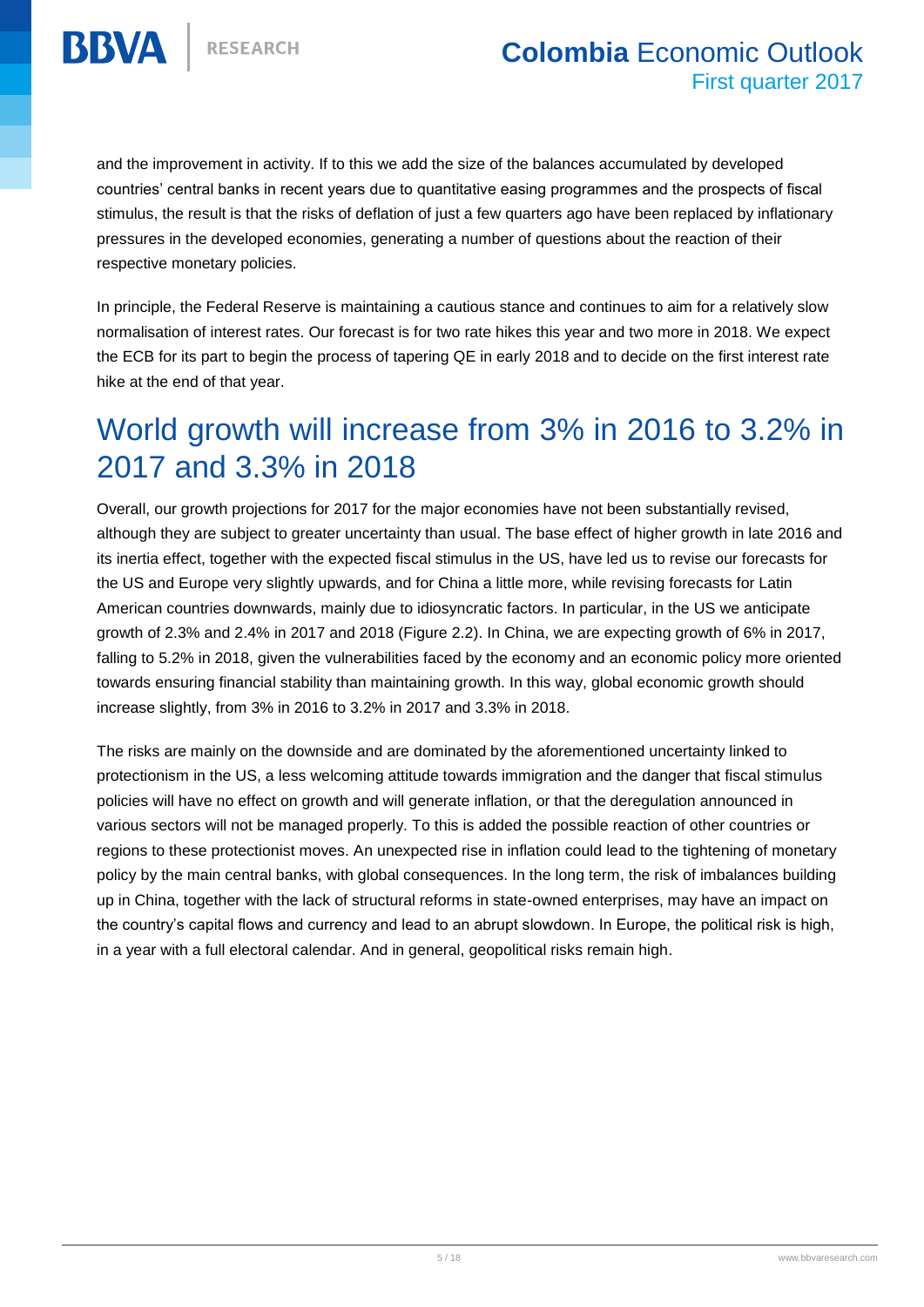## <span id="page-5-0"></span>3. Economic acceleration to depend on investment

#### Oil and global political events move the markets

Emerging markets, and in particular the Colombian market, have been subject to two external sources of volatility affecting assets. On the one hand, the rise in prices of raw materials, not only oil, but also coal, meant better performances from the Colombian peso, the public debt market and shares related to the mining-energy sector (Figures 3.1 and 3.2). The upturn in oil prices occurred throughout last year thanks to the progressive closing of the gap between supply and demand. However, the most important boost since the end of November was provided by the production cut-off agreement of OPEC member countries (accompanied by Russia and other countries outside the organisation).

In January, production fell by about one million barrels a day from pre-agreement levels. For now, the cuts have been agreed upon until the middle of the year. However, the likelihood of their prolongation into December is not zero, at least within the OPEC member countries. Our projections for the average price of Brent oil are at USD 57 per barrel for 2017, 11 dollars above the average for 2016. In turn, the price of coal rose due to cuts in production in China.

On the other hand, political factors in the United Kingdom and especially in the United States led to devaluations in currency and, to a lesser extent, in other assets at the beginning of the events, but were quickly corrected. Colombia also stood apart in a positive sense from other countries within the emerging markets universe as a result of the high inflow of capital. After November, following the elections in the United States, while emerging countries registered capital outflows, Colombia recorded historically high portfolio capital revenues in the subsequent weeks. As a consequence, the positive effect of the increase in the price of raw materials on local assets was strengthened through increased external investments.

During this year, capital inflows will remain high, although below the flows registered in 2016. International investors will appreciate the fiscal improvements resulting from the tax reform approved in December, the progressive closure of the current account deficit and the gradual recovery of economic growth. In this way, Colombia is also an attractive market for capital migrating from the emerging countries most affected by the political panorama of the United States.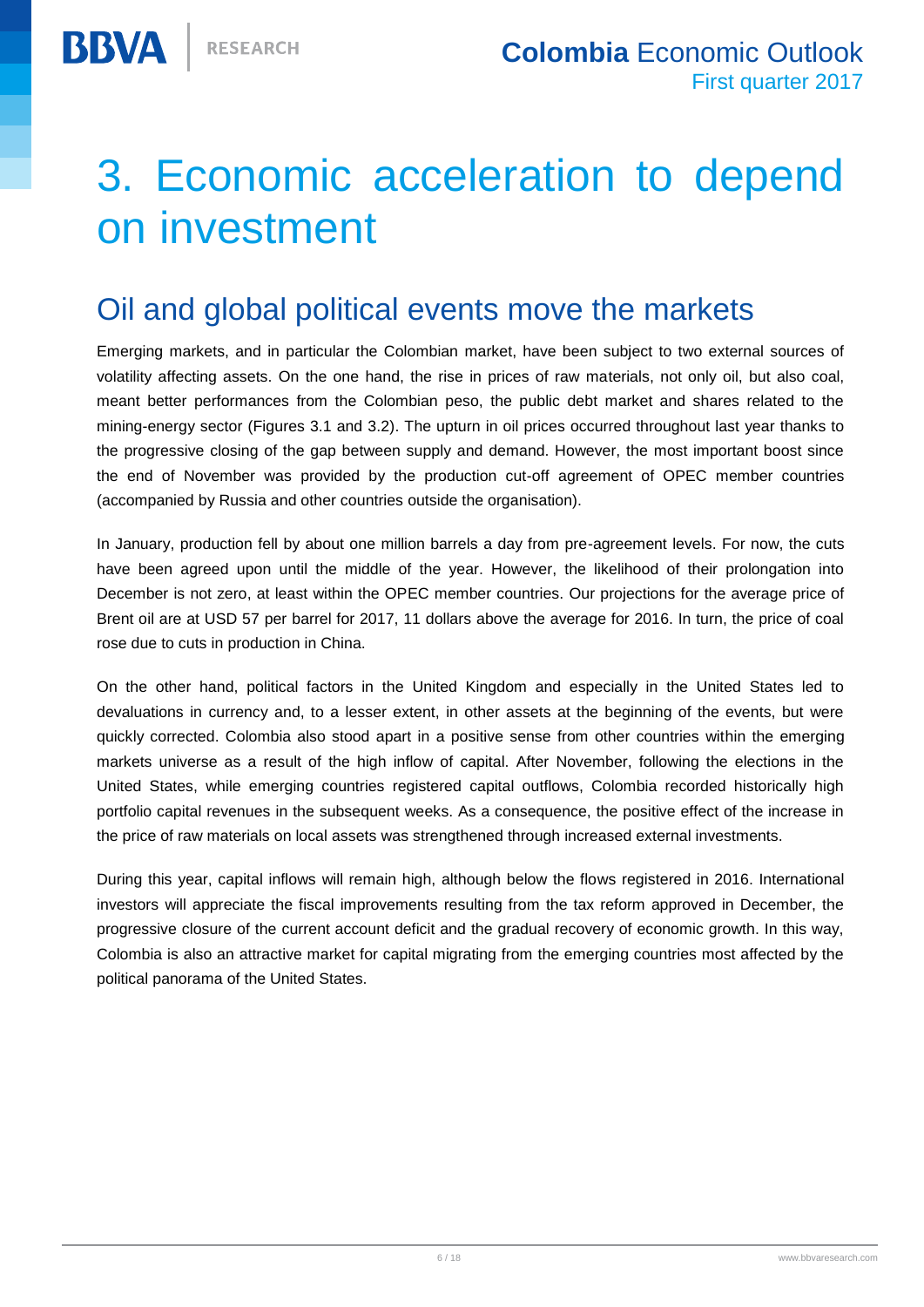

**RESEARCH** 

#### **Colombia** Economic Outlook First quarter 2017



#### Growth: in the hands of investment

At the close of 2016, three trends were confirmed that will mark the behaviour of main growth variables in 2017. Firstly, household consumption eased off more generally, beyond the spending on durable goods that had been deteriorating since 2015. This was probably explained by the greater slowdown in employment generation in 2016, when an average of 41,000 urban jobs were created, compared to 195,000 in 2015. Secondly, private investment showed no clear signs of recovery, due both to an increase in economic uncertainty associated with global factors and to the tax reform, as well as the reduction in the growth rate of industrial production. Finally, non-mining exports continued to fall, despite the high levels of the exchange rate, which indicates the existence of a low level of external demand from our main trading partners.

The recovery of private consumption in 2017 will not occur before the second half of the year and, compared to 2016, will be marginal in the measurement of the full year in line with job creation that will continue its slowdown process. In spite of lower inflation, lower interest rates and exchange rate stability, the increase in consumption taxes approved in the tax reform will affect the dynamics of households during the first part of the year. However, in the long term, the greater formality rate that the economy has achieved since 2012 and which increased even during the recent slowdown in 2015 and 2016, will serve to leverage the faster recovery of private consumption from the latter year-end and especially in 2018.

Although GDP will remain the variable with the highest growth in 2017 and accelerate most prominently compared to 2016, private investment will start from low levels on its way to recovery, having slightly less momentum than expected three months ago. The manufacturing industry also has lower growth prospects now than previously estimated, slightly reducing the estimated demands for new productive investment and plant expansion from that sector, nevertheless these remain in positive territory. The gradual improvement in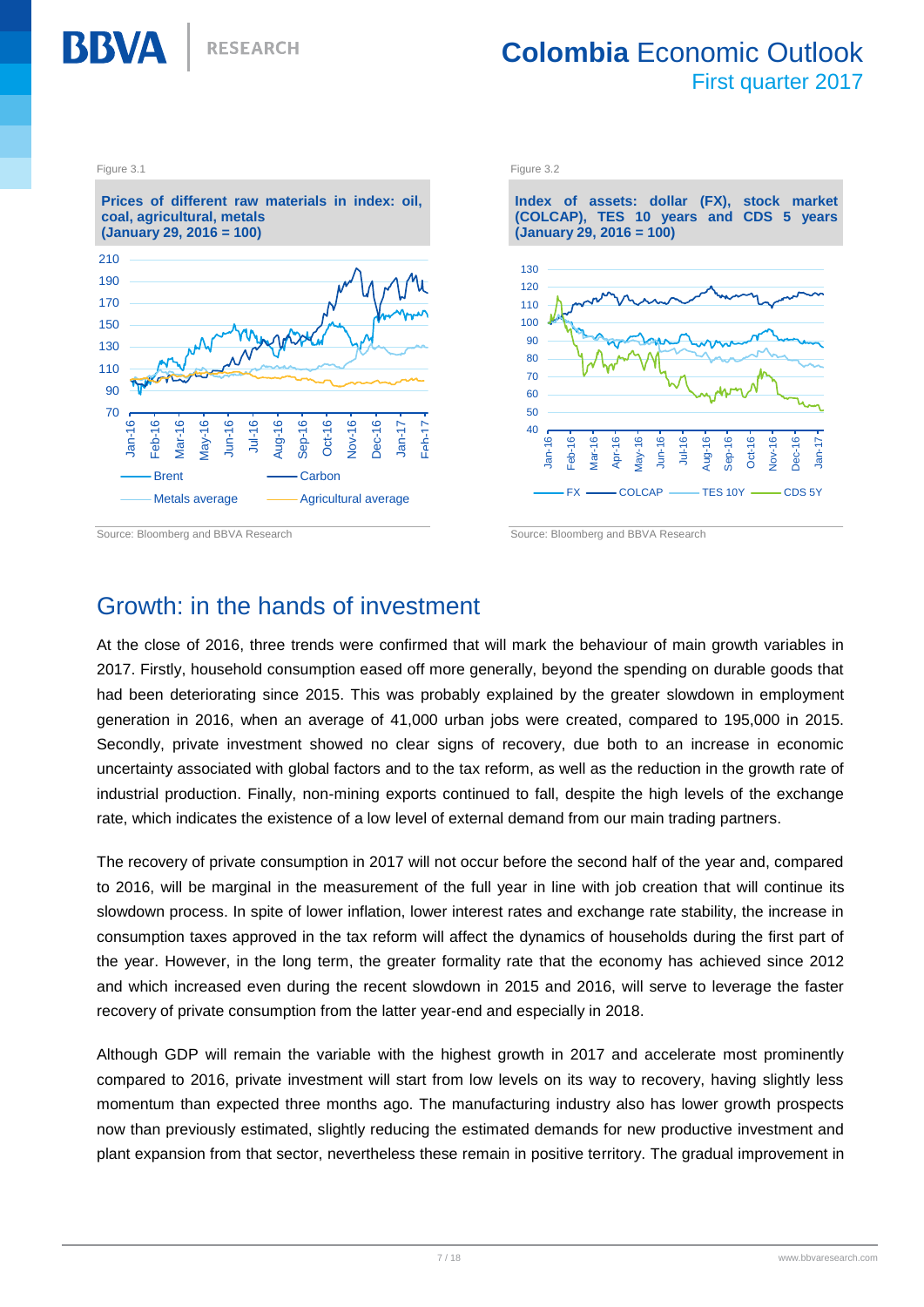

performance will continue in 2018, as industrial production and private investment will be driven by higher external demand and the stability of the price of oil around its structural level of \$60 per barrel.

Exports will perform slightly better this year, helped by the more positive performance of Latin America and the developed world. However, it will not be until 2018, when they start to grow several points above GDP, that they turn themselves into a shot in the arm for activity.

Finally, the outlook for public spending and fiscal accounts is more optimistic than three months ago because of the approval of the tax reform which will prevent government spending from falling sharply this year. In addition, the commitment to the fourth generation of infrastructure works, the implementation of which commenced in late 2016, will be felt because of their greater contribution to growth from mid-2018 and during 2019, when several works will simultaneously experience progress.

In this way, 2017 growth should accelerate with respect to the rate observed in 2016, when it should have reached 1.9%, up to 2.4%. This growth rate is the same as we expected three months ago, but this time public demand will have a greater positive contribution and the private component, although accelerating compared to 2016, will provide less than expected before. In 2018, there will be an additional acceleration in the rate of GDP expansion to 3.3%, supported by higher growth in exports and investment in infrastructure (Figure 3.3).

At the sectoral level, agriculture, financial and business services, and construction will be the most dynamic activities in 2017. Coffee production is expected to grow by about 8% by 2017 and agricultural supply in general will increase in response to high prices in 2016 and the more favourable weather expected this year. Regarding the second group, despite the forecasted slowdown in the GDP of financial intermediation in 2017, we believe that business activities will accelerate throughout this year stimulated by the tax reform, lower interest rates and increased external demand. Thanks to work commencing on the 4G infrastructure, the good momentum anticipated in low- and middle-income housing construction and the greater implementation of regional governments, the construction industry will be the sector with the third highest growth in 2017. Mining, meanwhile, will be the sector with the lowest growth since the production of oil and coal will be very similar to that observed in 2016 (Figure 3.4).

As investment is the most decisive variable in the results of economic growth, previous projections are conditional on the fulfilment of both public and private projects to be carried out over the next few years. Especially, the development of infrastructure, including the progress of the work on the fourth generation of infrastructure, which is crucial for the economic recovery in the short and medium term.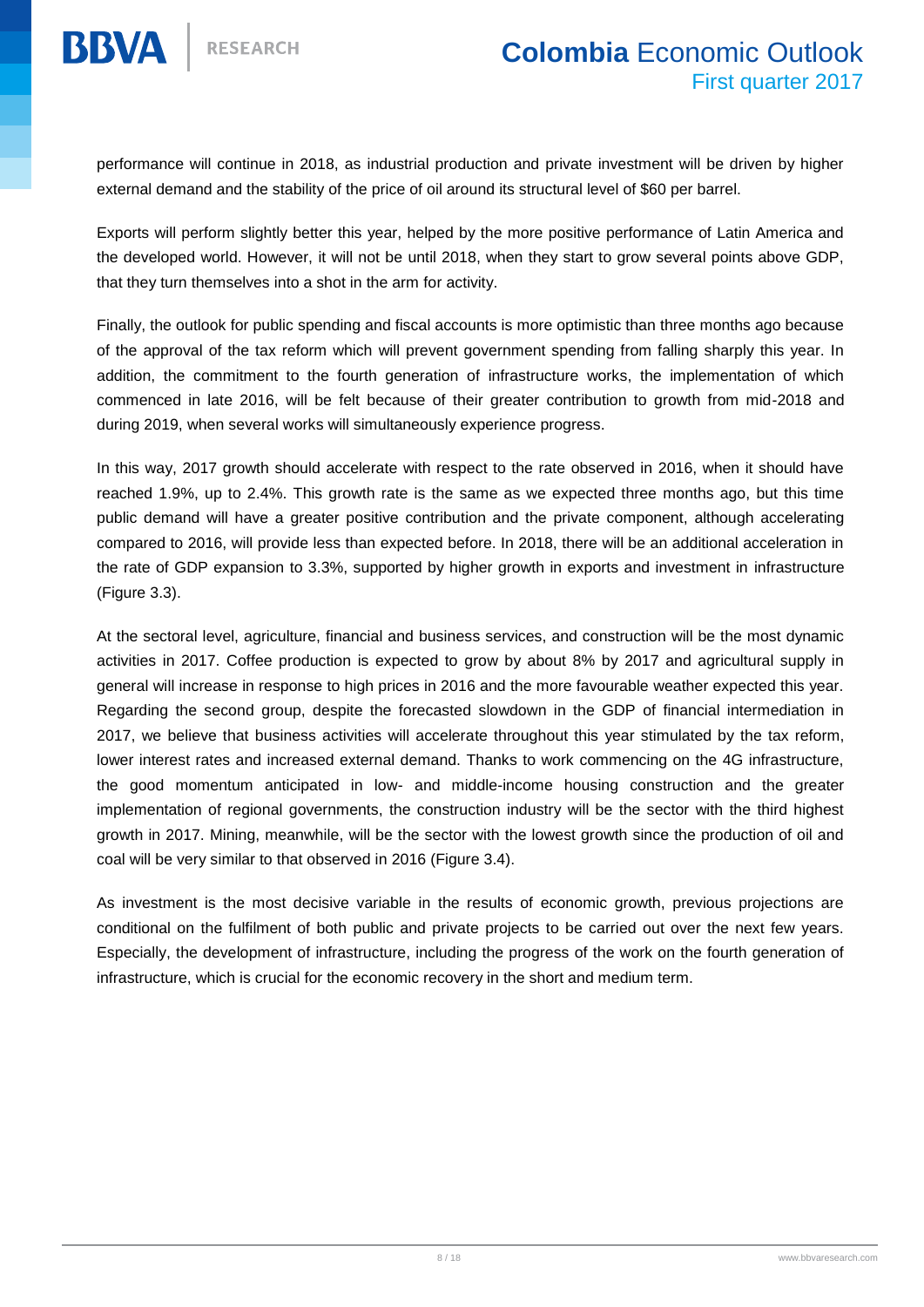

Source: DANE and BBVA Research

Source: DANE and BBVA Research. Sectorial shares in the total GDP of 2015 in brackets

2016(e) 2017\*

-8 -6 -4 -2 0 2 4 6 8

#### The gradual adjustment in the current account deficit is maintained

The balance of the current account will favour low import growth in 2017 and 2018 that means the economic growth of the country. After falling around 20% in 2016, dollar imports will only grow slightly more than 5% annually this year and next. On the contrary, thanks to the recovery of oil prices and external demand, especially in 2018, exports will grow by an average of 10% per annum in their dollar value in 2017 and 2018. Thus, the trade balance deficit will undergo a significant positive change, although it will remain negative.

However, the current account deficit, although reduced, will not adjust to its dollar value at the same rate as the trade balance deficit. This is due to the factor income balance, which will again tend slightly towards a deficit due to the increased sending of dividends abroad from mining-energy companies, meaning profits as a result of raw material price increases.

In total, the current account deficit will go from USD 13 billion in 2016 to below USD 11.5 billion in 2017 and 2018. As a percentage of GDP, in the same years, it will go from 4.5% of GDP to 3.8% and 3.4% of GDP, respectively (Figure 3.4). The financing of this deficit will be provided for by foreign direct investment (FDI) to an extent of 86%, which represents the most stable flows within the capital account. This year FDI will be lower than that reported in 2016 because no new state privatisation is planned that will replace the external resources generated by the sale of ISAGEN. We estimate it at \$ 9 billion, compared to \$ 12 billion in 2016. The main sectors receiving investment will be industry and commerce (tourism, hotels, etc. due to the exchange rate), in addition to the reactivation of mining and oil due to the arrival of capital.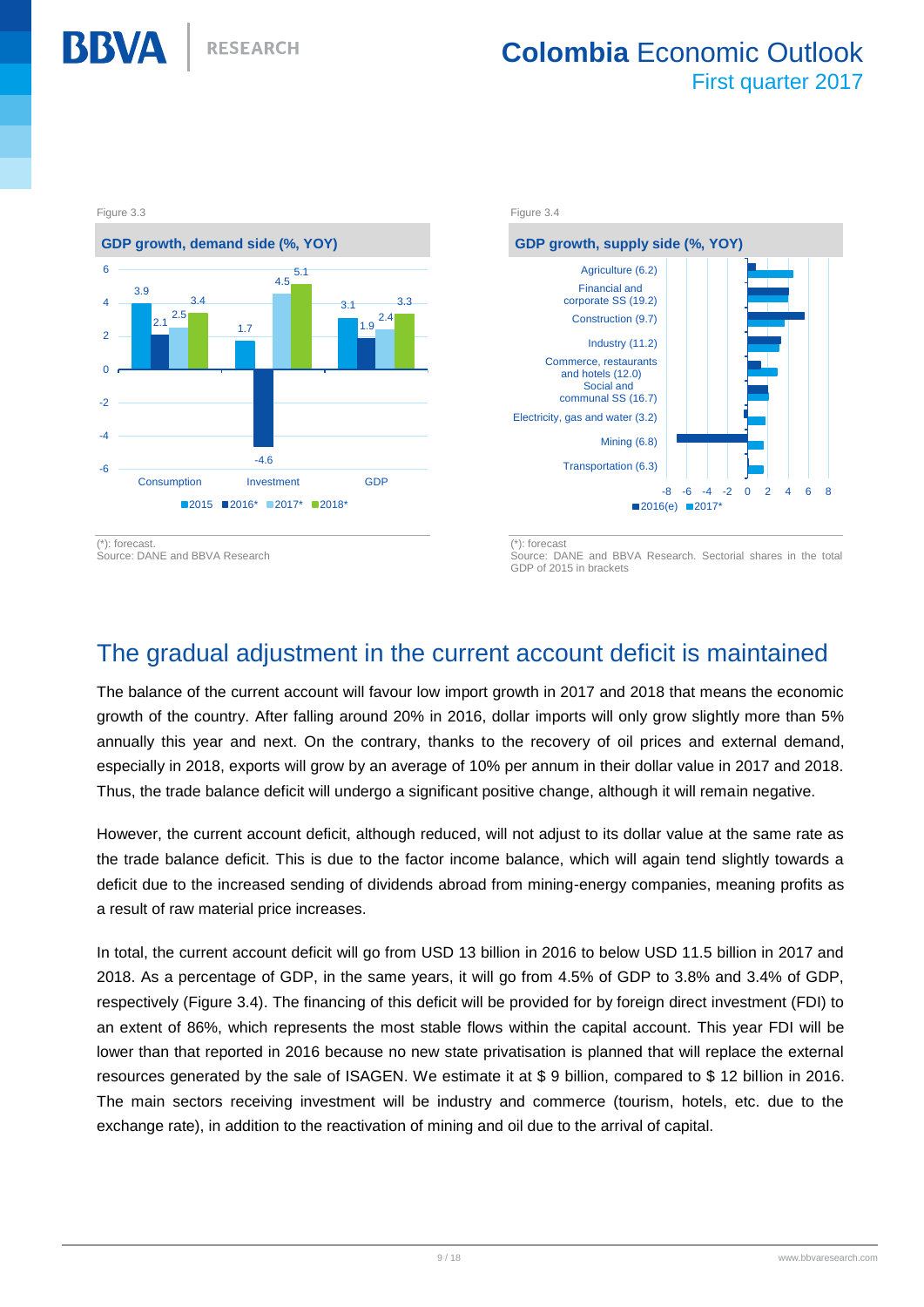Figure 3.5

**BBVA** 



(\*): forecast.

Source: Banco de la República, DANE and BBVA Research

#### The exchange rate will appreciate slightly in 2017

For 2017, we forecast a slight appreciation of 2.7% in the average exchange rate compared to 2016 (Figure 3.6). In spite of rising dollar pressures from higher external interest rates and lower domestic rates, the higher oil prices, the closing the current account deficit, and the appetite of foreign capital for the country will mean that the average exchange rate will be around 2,973 throughout the year, 81 pesos below the 2016 average. In 2018, the exchange rate will not change beyond the expected levels for 2017 as the acceleration of economic growth, high oil prices and the additional correction expected in the current account deficit are expected to counteract the higher external interest rates that are expected for that year. It is worth highlighting that the forecasts are subject to a high degree of uncertainty regarding the momentum that the external context may have, in particular, the decisions that the new US government takes on fiscal and commercial policy, which could generate sudden changes in the interest rates of this country, affecting the direction of capital flows in the world.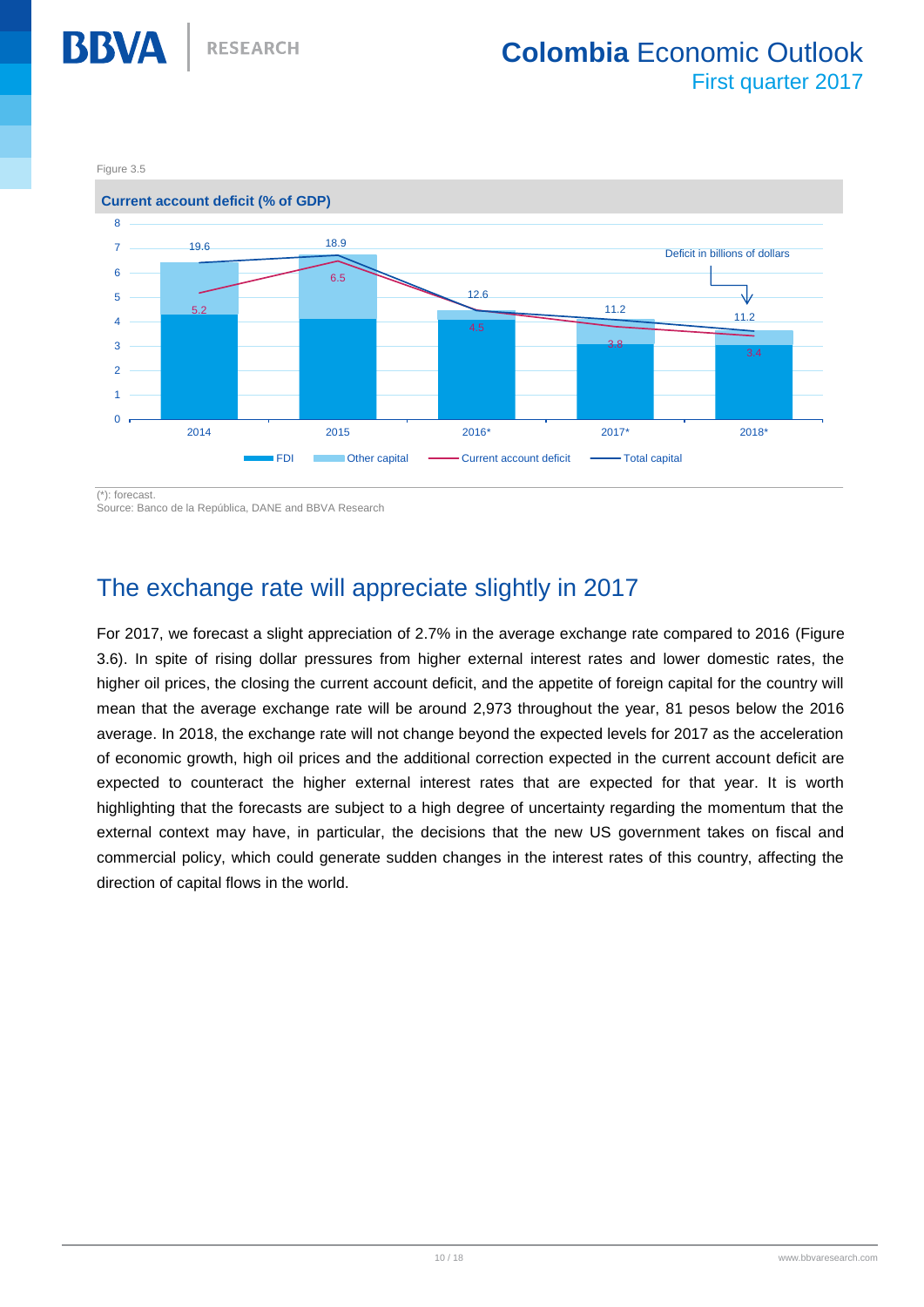

Source: Banco de la República and BBVA Research

#### Exchange rate, better climate and weak demand will bring inflation to the target range in 2017

After having stayed out of the Banco de la República's target range for more than two years, inflation will return to this area in the second quarter of 2017. Although VAT will push up prices in January and February, inflation in annual terms will continue to decline. A strong base effect (in the first half of 2016 inflation rose from 6.8% to 8.6%), weak domestic demand, a rate of exchange that will help stabilise the price of imported products and a favourable climate which will increase agricultural supply and keep energy prices low are the factors that explain the decline in inflation forecast for the first half of the year. In this context, it is anticipated that food inflation, that of regulated and tradable products will continue to decline in the coming months.

In the second half of the year, inflation will rise again, leaving the target range temporarily due to the base effect created by negative inflation, in monthly variations, which occurred between August and October of last year. Inflation will end at rates close to 4.1% at the end of the year (Figure 3.7). In 2018, due to price inertia which has especially affected non-tradables (the increase in leases is indexed to the previous year's inflation), inflation will decrease slowly, although throughout that year it will remain in the target range. We believe that inflation will reach 3.6% by the end of 2018 and in 2019 it will be at 3.1%, already very close to the punctual goal of the Banco de la República.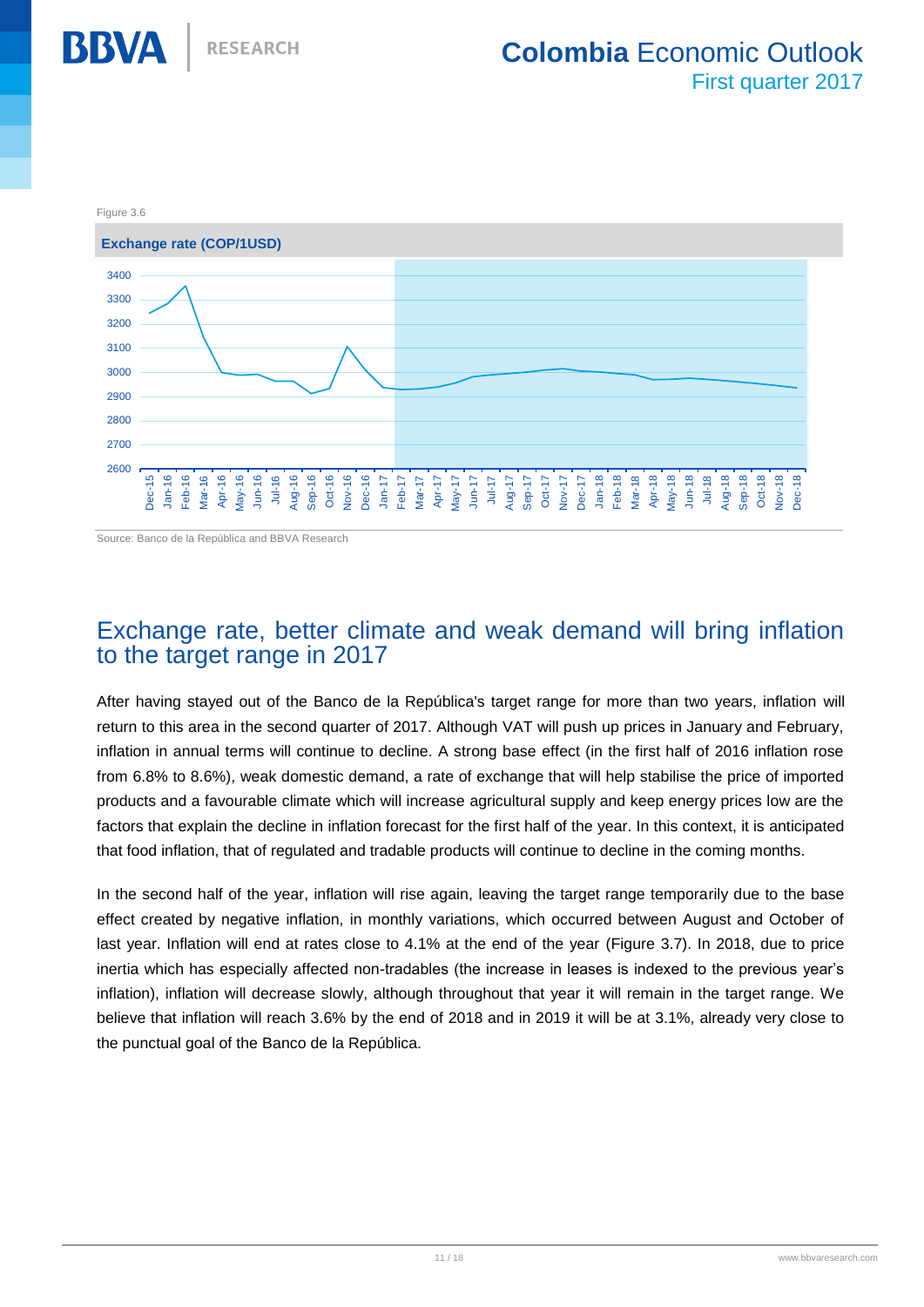

Source: DANE and BBVA Research

#### Monetary policy will have more room for reductions

The convergence of inflation on the target range in the coming months, coupled with weak domestic demand, opens up space for BanRep to cut interest rates. In total, we believe that there will be a cut of 150 basis points in 2017, which will leave the intervention rate at 6% by the end of the year. We believe that BanRep will pause in its cuts, waiting for inflation expectations in the medium term to be closer to 3% (currently expectations at 24 months are closer to 4%). According to our forecasts, inflation will be close to 3% by the end of 2019, which would allow BanRep to reduce its rate slightly further to 4.75% during 2018. Note that despite the cuts we expect in the coming months, the real intervention rate (nominal rate discounting inflation) will be very close to the neutral levels that neither stimulate nor contract economic activity.

One risk that must be taken into account is the uncertainty that exists about exchange rate forecasts. Any sharp change in external capital flows could devalue the Peso, pushing the inflation of imported products upward and thus reducing the central bank's space to cut the intervention rate.

#### Fiscal accounts accommodating tax reform

The central government's fiscal balance in 2016 stood at -4% of GDP. The collection in 2016 was 13.7% of GDP, less than the 14.5% of GDP observed in 2015. Lower external and oil revenues mainly explain this reduction, although lower economic growth also played a part.

According to government figures, the recently approved tax reform will manage to generate 0.7 percentage points of GDP in additional tax resources in 2017. With this, tax revenues for the year will again stand at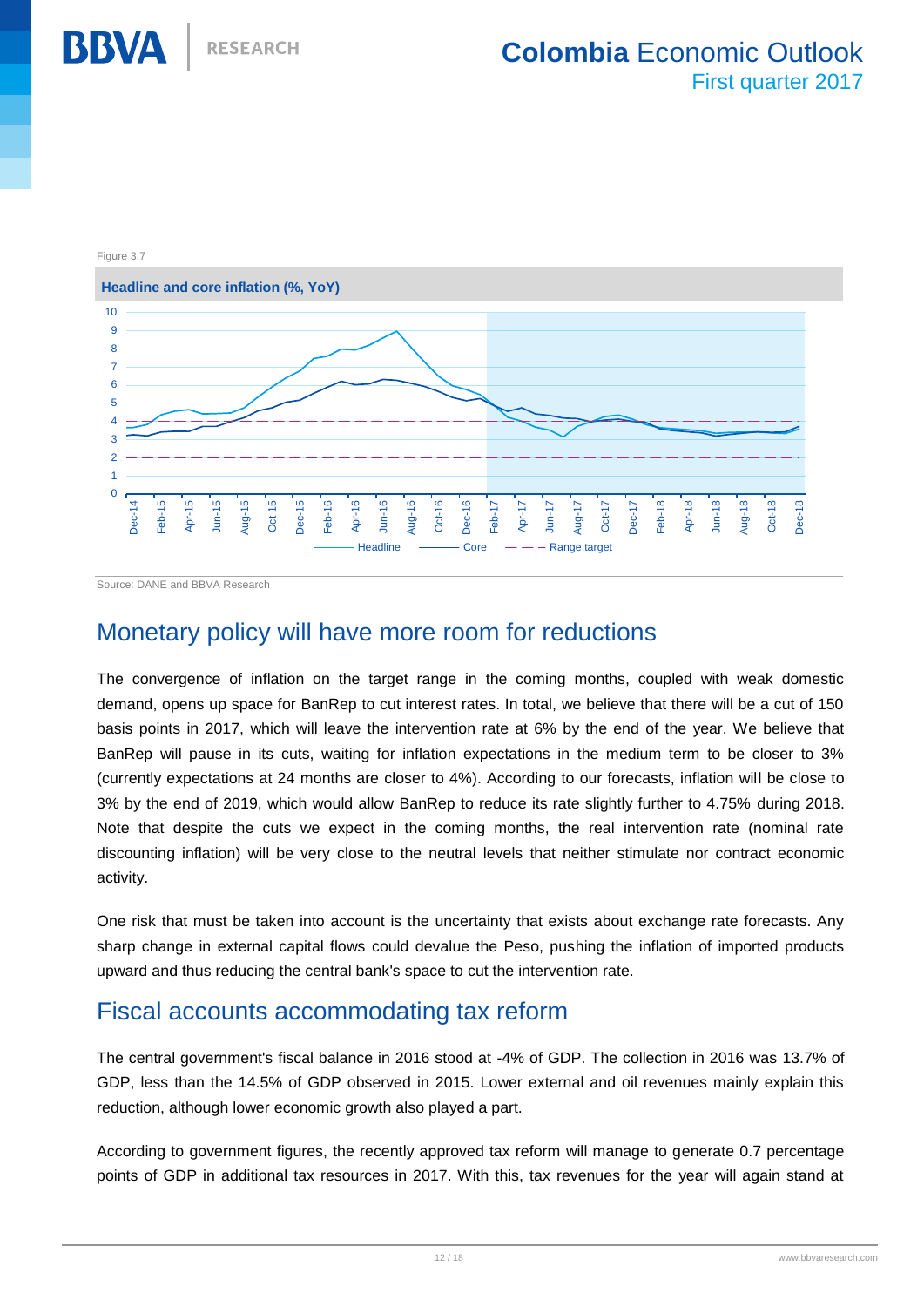

 $\overline{a}$ 

14.5% of GDP, the 2015 level. By 2017, spending as a percentage of GDP will remain at levels slightly lower than those observed in 2016, with a downward bias taking into account capital resources that may be lower than estimated. From 2018, spending in terms of GDP will require a greater adjustment. This is due to the fact that the deficit target as a percentage of GDP is decreasing (the deficit will go from 3.3% to 2.7% between 2017 and 2018) and the additional revenue obtained by the reform between 2017 and 2018 will remain constant at around 0.7% of GDP over these two years.

#### Approved reform moves towards better tax system

The tax reform contemplated in Law 1819 of 2016 represented a move towards a better tax system. One of the objectives of the reform was to permit the sustainability of public finances, replacing part of the resources that were lost from the oil sector. In that sense, the main achievement of the reform was to increase the collection and return permanent resources that were transient. Law 1819 increased the general VAT rate by three points from 2017 (from 16% to 19%). The measure represents additional resources amounting to 0.7 percentage points of GDP in 2017. The increase in VAT, together with the Financial Movements Tax, is gradually increasing from 0.7% of GDP in 2017 to 1.8% of GDP in 2022<sup>1</sup>. These two measures can be regarded as the best achievement to come from the reform. With regard to VAT, previous attempts to increase the tariff had failed, it having remained at 16% since 2001. In the case of the Financial Movements Tax, it should be noted that maintaining it permanently does not represent higher revenue compared to today (at the close of 2016), but rather guarantees revenue that would otherwise gradually cease to be received from 2019 onward and that would disappear completely in 2022.

Another objective of the reform was to balance the tax burden between companies and individuals, since it is estimated that 83% of direct taxes in Colombia are paid by companies (OECD, 2015; CET, 2016). The reform sought to reduce the burden on business and to expand its tax base by taking International Financial Reporting Standards (IFRS) as a point of reference. The reduction in the burden on companies is due to the gradual reduction in corporate income tax (Figures 3.7 and 3.8) and via the reduction in the cost of capital. With the reform, companies can deduct VAT paid on the purchase of capital goods from income tax. In addition, the reform ratified the elimination of wealth tax. However, in spite of these advances, the scope for the elimination of company exemptions was limited. The gradual reduction of the income tax for companies with profits greater than USD 270 million a year will pressure public finances, especially from 2019 when this tax will have been eliminated

<sup>1:</sup> The levy on financial movements before the reform was to be gradually dismantled from a rate of 0.4% in 2018 to 0% in 2022, with a 0.1% cut-off per year.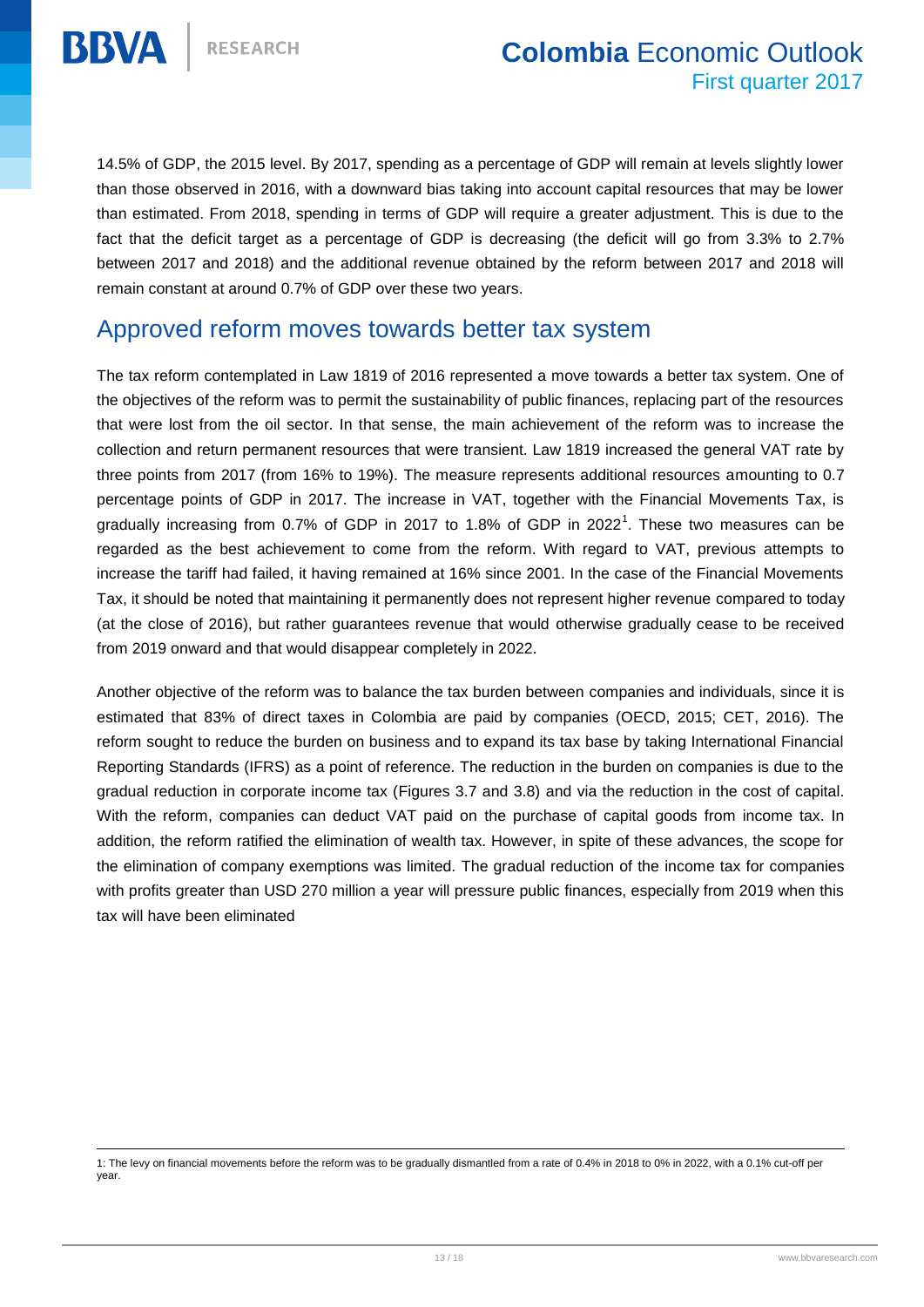

**Income tax rate for companies with and without reform (companies with annual profits greater than 800 million)** 43% 34% 33% 37% 33% 30% 32% 34% 36% 38% 40% 42% 44% 2008 2009 2010 2011 2012 2013 2014 2015 2016 2017\* 2018\* 2019\* 2020\* 2021\* 2022\* Without reform - With Reform



(\*): forecast. Source: Ministerio de Hacienda

Another important measure that promotes efficiency is the increase in the presumptive income tax rate from 3% to 3.5% of equity, encouraging players to seek a higher return on equity.

Another change that balanced charges was the increase in the tax base of income of natural persons, favouring the progressivity of the tax. The articles originally presented to Congress contemplated reducing the threshold below which people do not pay income tax (less than 10% of the population receiving income in Colombia pays income tax) and limiting the exemptions and deductions allowed in the income tax return. Congress only approved the introduction of the limit on deductions and exemptions, limiting the scope of the initial proposal. On the other hand, the reform taxes dividends, but to a limited extent, since it does not include those received by local companies. Nor does it tax the shares and stakes in companies with presumptive income. Also a major failure of the reform is that it does not tax high pensions. Pensions are widely recognised as an important source of regressivity in Colombia. In conclusion, the reform did not increase the tax base, as would have been desirable, because it left a significant amount of personal income untaxed, including high pension allowances, a significant portion of dividends and capital income. It also refrained from including more income by maintaining the threshold upon which income tax is declared at a high level. In this context, although there were advances with exemptions and deductions, the changes introduced achieved a limited advance regarding increases in the taxation of natural persons and in the rebalancing of charges between them and companies.

In terms of informality, the reform reduced, as mentioned before, the tax burden on companies, creating the so-called *monotributo* or single tax, maintaining the exemption from the payment of parafiscal charges by the employers of less than 10 workers on minimum wages and imposing limits on cash payments that are recognised for tax purposes, among others. These changes should increase the formality and potential growth of the economy over the medium term. The reform also represented important advances in terms of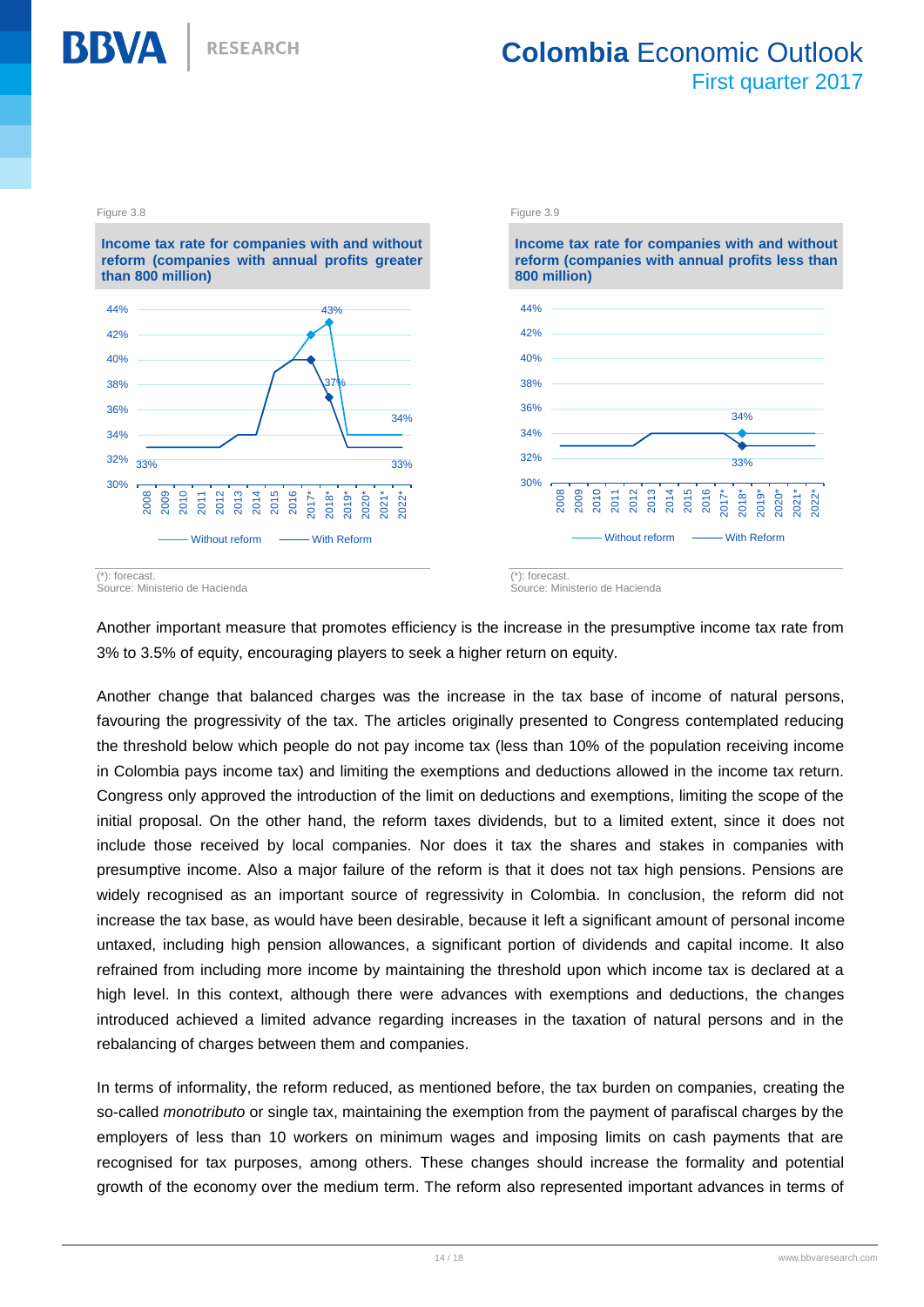tax system simplicity with the unification of income tax and the CREE (wage drift wage creep), with the use of IFRS and with the elimination of alternative systems of income taxation on natural persons, among others. However, it might be short on the elimination of benefits whose existence complicates administration and facilitates evasion. On the other hand, changes introduced to control non-profit entities may represent a significant administrative burden.

In conclusion, tax reform was essential to achieve the sustainability of public finances, as recognised by the authorities, the rating agencies and economic analysts in general. In its latest review, the rating agency Standard and Poor's maintained Colombia's rating and outlook, highlighting the fact that the fiscal package approved by Congress in late 2016 showed a significant political commitment to strengthen the tax base in the coming years and reduce the public sector deficit. The ratings agency is aware, however, of the development of public debt.

#### The balance of risks is weighted to the downside

There are two areas of shocks that the Colombian economy could face in the coming years. Firstly, from external sources (see section 2), the downside risks come from US and European policies, the faster increase in inflation and interest rates in the developed world, and China's imbalances. These factors could restrict and increase the external financing of the Colombian economy, delaying the recovery of foreign trade for several years and restoring the recovery of raw material prices.

Secondly, of internal origin, the most important risk relates to the progress of large infrastructure projects. Recently, it became known that some infrastructure contracts signed with the Brazilian firm Odebrecht may have legal corruption problems, which would lead to the liquidation of some of their contracts. If this fact affects the supply of liquidity resources - whether of internal or external origin - to other investment projects or, if new tenders of cancelled contracts are delayed to other builders who are now responsible for the progress of these works, growth in 2017 and 2018 will inevitably decline. An additional risk, although less likely, is the stronger deterioration of consumer confidence, which would undermine the expected recovery in private consumption. To this should be added the likelihood of a further deterioration in China's economy affecting the price of raw materials and increased protectionism in the world.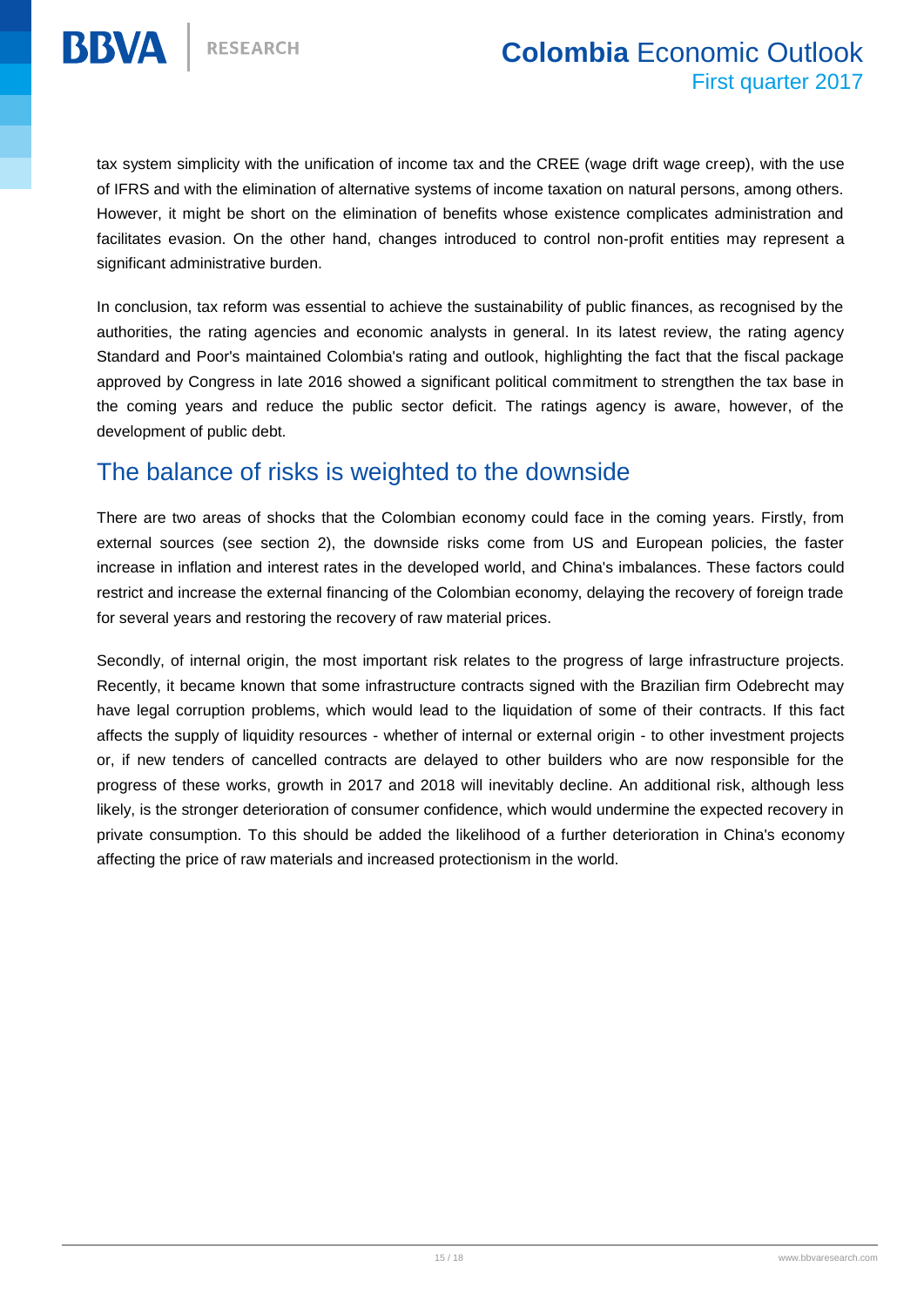# <span id="page-15-0"></span>4. Forecast

Table 4.1

**BBVA** 

**Macroeconomic forecasts**

| 2013   | 2014   |        |        |        |        |
|--------|--------|--------|--------|--------|--------|
|        |        | 2015   | 2016   | 2017   | 2018   |
| 4.7    | 4.6    | 3.1    | 1.9    | 2.4    | 3.3    |
| 4.2    | 4.4    | 3.8    | 2.1    | 2.5    | 3.4    |
| 5.8    | 6.2    | 2.8    | 1.4    | 1.3    | 3.0    |
| 6.1    | 10.8   | 2.8    | $-1.7$ | 4.3    | 6.1    |
| 1.9    | 3.7    | 6.8    | 5.7    | 4.1    | 3.6    |
| 2.0    | 3.7    | 5.0    | 7.5    | 4.1    | 3.5    |
| 1,927  | 2,392  | 3,149  | 3,001  | 3,005  | 2,936  |
| 9.0    | 24.1   | 31.6   | $-4.7$ | 0.1    | $-2.3$ |
| 1,869  | 2,001  | 2,742  | 3,054  | 2,974  | 2,969  |
| 3.9    | 7.1    | 37.0   | 11.4   | $-2.6$ | $-0.2$ |
| 3.25   | 4.50   | 5.75   | 5.75   | 6.00   | 4.75   |
| 4.1    | 4.3    | 5.2    | 7.0    | 5.7    | 5.1    |
| 9.7    | 9.3    | 9.8    | 9.8    | 10.2   | 10.3   |
| $-2.3$ | $-2.4$ | $-3.0$ | $-4.0$ | $-3.3$ | $-2.7$ |
| $-3.2$ | $-5.2$ | $-6.5$ | $-4.5$ | $-3.8$ | $-3.4$ |
|        |        |        |        |        |        |

Forecast closing date: February 8th, 2017.

Source: DANE, Banco de la República, Ministerio de Hacienda and BBVA Research

| Table 4.2                      |                        |                                   |                 |                                                   |
|--------------------------------|------------------------|-----------------------------------|-----------------|---------------------------------------------------|
| <b>Macroeconomic Forecasts</b> |                        |                                   |                 |                                                   |
|                                | <b>GDP</b><br>(%, YoY) | <b>Inflation</b><br>(%, YoY, eop) | (COP/1USD, eop) | <b>Exchange rate BanRep REPO rate</b><br>(%, eop) |
| Q1 15                          | 2.7                    | 4.6                               | 2,576           | 4.50                                              |
| Q <sub>2</sub> 15              | 3.1                    | 4.4                               | 2,585           | 4.50                                              |
| Q3 15                          | 3.3                    | 2.9                               | 2,028           | 4.75                                              |
| Q4 15                          | 3.3                    | 3.7                               | 2,392           | 5.75                                              |
| Q1 16                          | 2.5                    | 4.6                               | 2,576           | 6.50                                              |
| Q <sub>2</sub> 16              | 2.0                    | 4.4                               | 2,585           | 7.50                                              |
| Q3 16                          | 1.2                    | 5.4                               | 3,122           | 7.75                                              |
| Q4 16                          | 1.8                    | 6.8                               | 3,149           | 7.50                                              |
| Q1 17                          | 1.8                    | 8.0                               | 3,022           | 7.00                                              |
| Q <sub>2</sub> 17              | 2.0                    | 8.6                               | 2,916           | 6.25                                              |
| Q3 17                          | 2.7                    | 7.3                               | 2,880           | 6.00                                              |
| Q4 17                          | 3.0                    | 6.2                               | 3,040           | 6.00                                              |
| Q1 18                          | 2.9                    | 4.3                               | 3,055           | 6.00                                              |
| Q2 18                          | 3.9                    | 3.8                               | 3,050           | 5.25                                              |
| Q3 18                          | 3.3                    | 4.2                               | 2,955           | 4.75                                              |
| Q4 18                          | 3.3                    | 3.9                               | 2,957           | 4.75                                              |

Forecast closing date: February 8th, 2017.

Source: DANE, Banco de la República, Ministerio de Hacienda and BBVA Research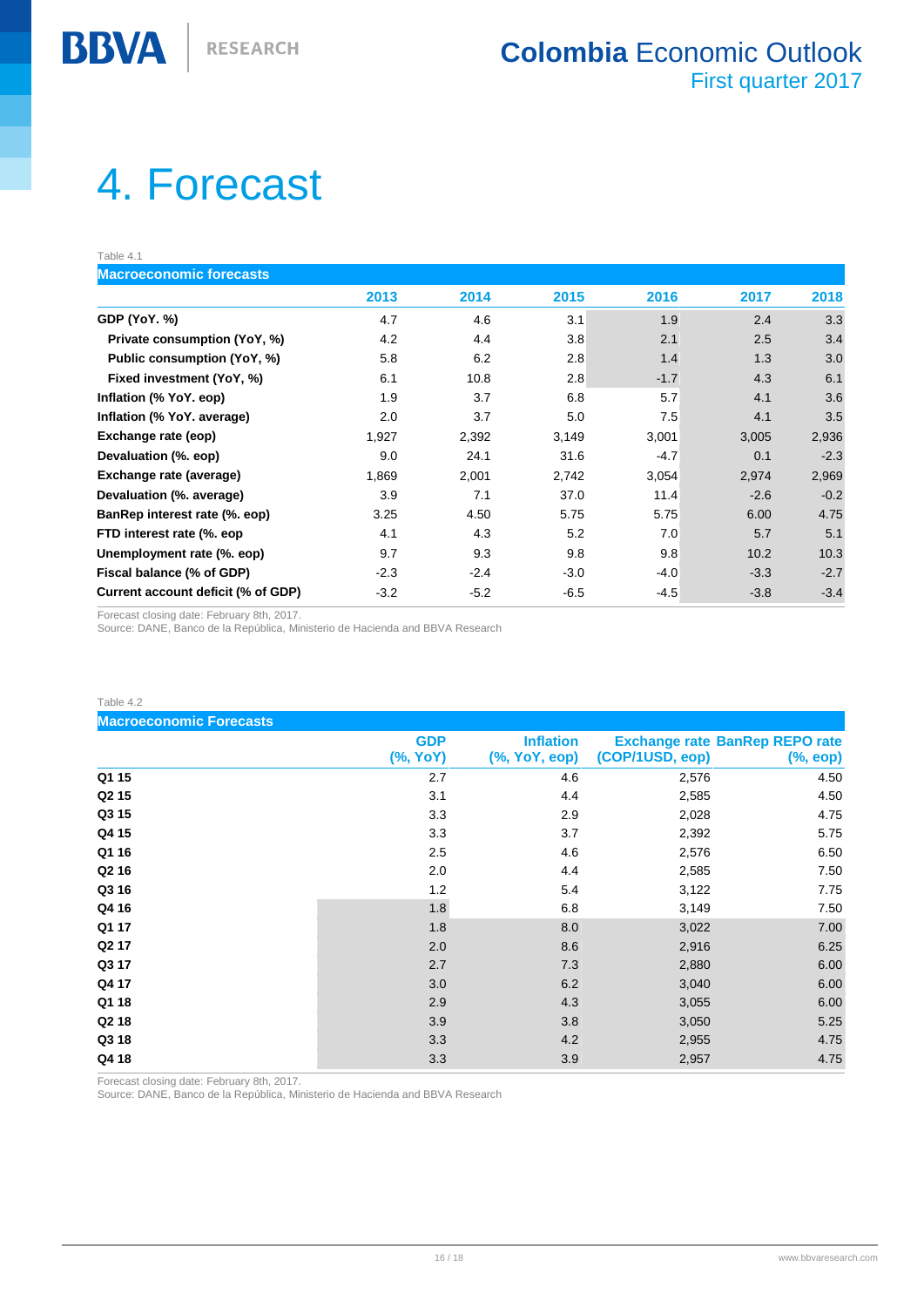#### **DISCLAIMER**

**BBVA** 

This document has been prepared by BBVA Research Department. it is provided for information purposes only and expresses data. opinions or estimations regarding the date of issue of the report. prepared by BBVA or obtained from or based on sources we consider to be reliable. and have not been independently verified by BBVA. Therefore. BBVA offers no warranty. either express or implicit. regarding its accuracy. integrity or correctness.

Estimations this document may contain have been undertaken according to generally accepted methodologies and should be considered as forecasts or projections. Results obtained in the past. either positive or negative. are no guarantee of future performance.

This document and its contents are subject to changes without prior notice depending on variables such as the economic context or market fluctuations. BBVA is not responsible for updating these contents or for giving notice of such changes.

BBVA accepts no liability for any loss. direct or indirect. that may result from the use of this document or its contents.

This document and its contents do not constitute an offer. invitation or solicitation to purchase. divest or enter into any interest in financial assets or instruments. Neither shall this document nor its contents form the basis of any contract. commitment or decision of any kind.

In regard to investment in financial assets related to economic variables this document may cover. readers should be aware that under no circumstances should they base their investment decisions in the information contained in this document. Those persons or entities offering investment products to these potential investors are legally required to provide the information needed for them to take an appropriate investment decision.

The content of this document is protected by intellectual property laws. It is forbidden its reproduction. transformation. distribution. public communication. making available. extraction. reuse. forwarding or use